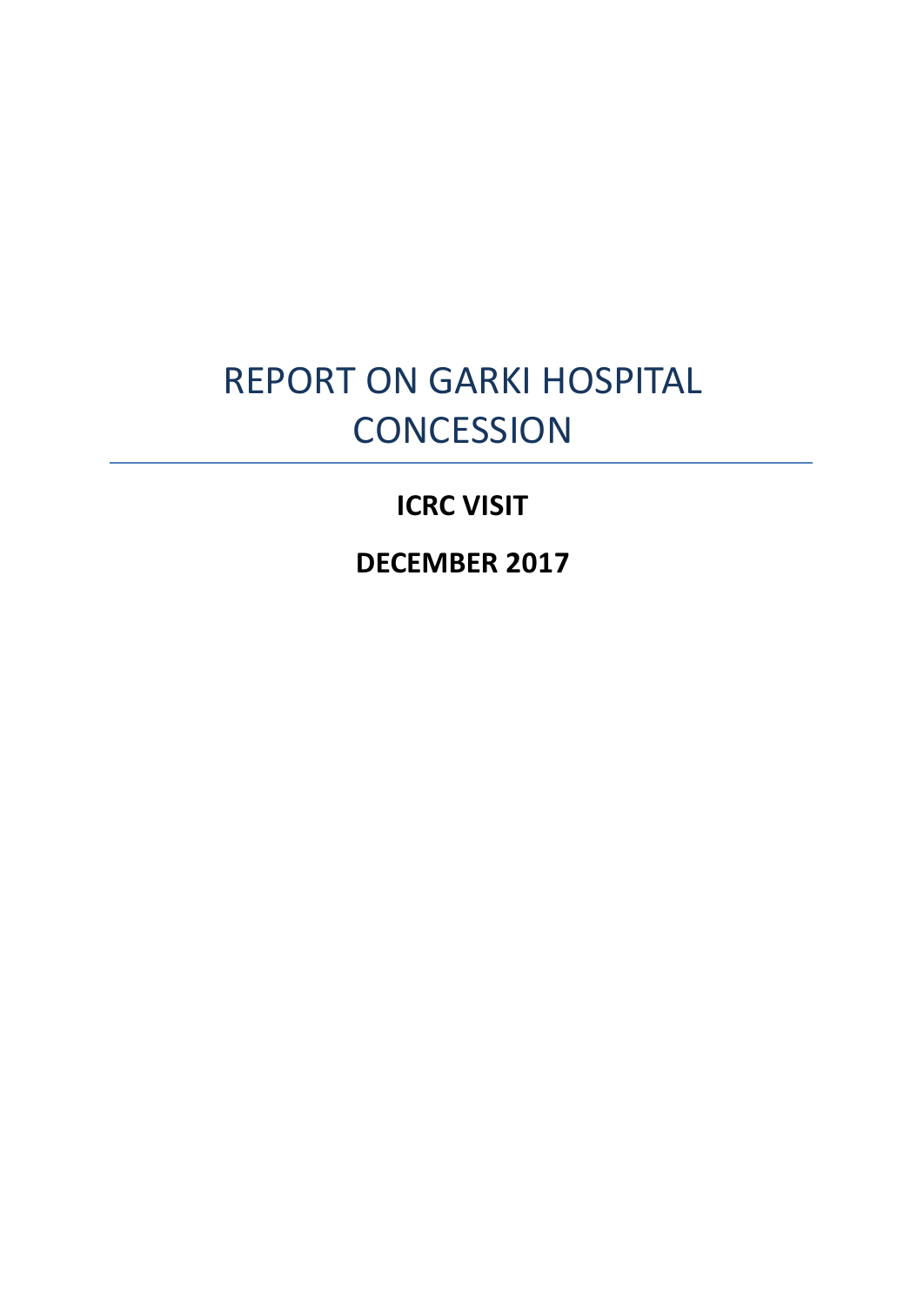### **INTRODUCTION**

In response to various challenges bedevilling public hospitals in Nigeria, such as underfunding, poor maintenance culture, poor attitude of staff and frequent industrial actions, the federal Government of Nigeria embarked on the National Health Sector Reform (HSR) policy of 2005. The aim was to support and invigorate expanded collaborations between healthcare providers and consumers.

The main thrusts of the Health Services Reform were the National Health Insurance Scheme (NHIS) and the Public Private Partnership (PPP) policy of the Federal Ministry of Health. These were to ensure broad and fair coverage, accessibility and affordability of healthcare services and providing financial risk security for Nigerians.

Consequently, in 2006 the Federal Executive Council (FEC) approved the PPP initiative and chose Garki General Hospital Abuja (that had been closed down for renovation for 6 years), to be Nigeria's pilot PPP project, the first of its kind! As a result of a very transparent due process, Nisa Premier Hospital Abuja won the bid as concessionaire to manage the hospital in May 2007.

We are now ten years into the Concession Agreement. Since the inception of the concession, we have demonstrated that the Public Private Partnership model introduced by Government is the answer to improving health care delivery in Nigeria.

## **PERFORMANCE SINCE THE CONCESSION AGREEMENT**

#### **Increased Confidence in Garki Hospital Abuja:**

When we took over the management of the Hospital, it was in a state of virtual collapse. Absence of basic facilities, strike actions and funding issues saw patient number deplete to an all-time low. This sorry state led to an increase in medical tourism and painted the government in negative light. Today, we have through our outstanding performance engendered the confidence of residents of the FCT and its environs that quality health care is possible in Nigeria with the FCT as a model. In 2007, client encounter was ten thousand three hundred and one (10,301) but has grown to one hundred and fifty five thousand one hundred and seventy two (155,172) by  $31<sup>st</sup>$  December, 2016 (see annexure 1).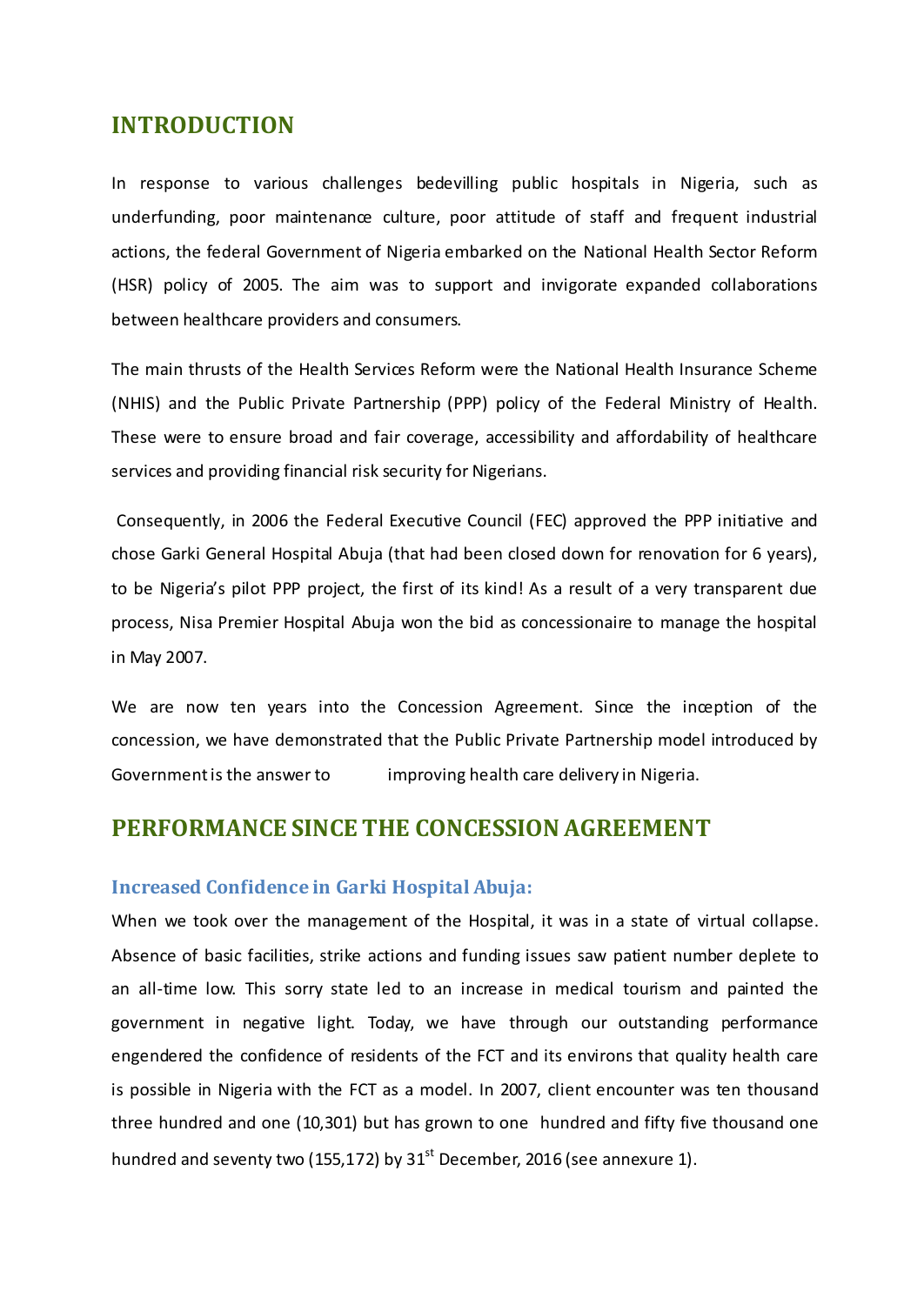#### **Increased Funding:**

Our funding model which is now free from government's budgetary and bureaucratic constraints is one that works. From 2007 till date, we have invested four billion six hundred and twenty eight million five hundred and eight thousand naira  $(*4.628,508,000)$  in modern medical equipment comparable with best international standard and improved expertise cutting across a wide range of medical departments. See annexure 2 for medical equipment. By this letter we commit to invest another ten billion naira (#10,000,000,000) over the next 30 years as we strive to transform Garki Hospital into an International Hospital.

#### **Outcome of Increased Funding:**

Over the last 10 years we have broken new ground in health care delivery in the FCT and Nigeria at large. We have introduced a fully equipped and functional neurosurgery department, sickle cell clinic, in-vitro fertilization (IVF) clinic and also high-end surgeries like kidney transplants and open heart surgeries. On June 23, 2015, our IVF clinic recorded the first birth of twin children (See annexure 3). Since then we have brought joy to hundreds of families within the FCT and its environs. Also, our kidney transplants and open heart surgery teams have successfully conducted 25 kidney transplant surgeries and 43 open heart surgeries. Sir, we are pleased to inform you that some of these patients came from the United Kingdom and Ghana. Sir, no other Hospital in Nigeria (government or privately owned) can boast of this success rate.

#### **Training of Health Personnel**

We have broken new grounds in training and re-training of medical personnel and medical students. We do not only train, but have become a resource centre/reference point for medical students/personnel from the United Kingdom, Ukraine, the United States of America and Ghana. Without access to government funding and foreign grants, we have trained 40 postgraduate medical doctors in the two stages of our residency program in Obstetrics & Gynaecology, Family Medicine and Paediatrics. Twenty-six (26) House officers have been trained across our departments, while twelve (12)pharmacy interns and over one hundred and eighty two (182) students have undergone training through our students industrial work experience scheme (SIWES) program in our Radiology, Pharmacy, Laboratory and Medical Records departments (see annexure 4).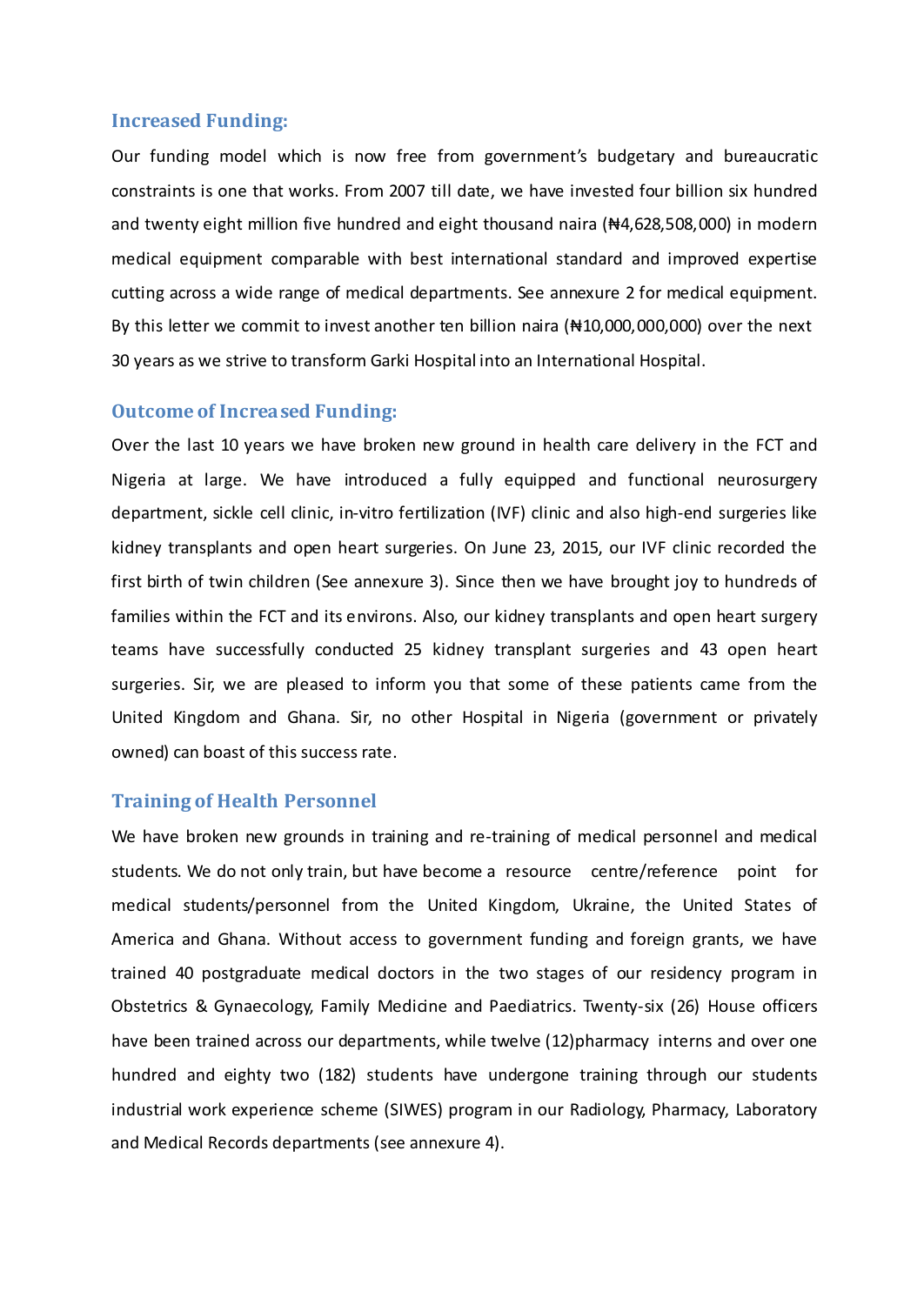#### **Expanded provision of Tertiary Care**

In keeping with the letters and spirit of the concession agreement, we have provided tertiary care and even broken new grounds with the provision of subsidized open heart surgeries, kidney transplants, neurosurgery and renal surgeries. These surgeries are provided year round and at amazingly discounted rates to discourage medical tourism and preserve foreign exchange earnings. Also, our intensive care unit (ICU) is state-of-the-art and manned completely by Nigerians.

#### **Development of Local/Nigerian Content**

When we commenced the high-end surgeries in 2013, these surgeries were conducted by a team of foreign professionals. Today we are pleased to state that the above surgeries are conducted by Nigerian*s.* Only one member of the above team is a foreigner (see annexure *5).* Sir, no other Hospital in the FCT or Nigeria can boast of this credential.

#### **ICT**

Hospital has been converted successfully to a fully paperless Hospital. All out patient and in patient department as well as Laboratory, Radiology, Pharmacy and theatres are fully serviced by the Hospital's Electronic Medical Records and enterprise resource planning software. In addition, health insurance billing and claims are processed electronically in Garki Hospital. This is in line with global best practice.

#### **Debt profile**

# **REDACTED**

#### **Remittances to the FCTA**

# **REDACTED**

#### **Pro-Poor and Indigent Activities**

In service to the indigent, the Hospital has vigorously sustained the mandate of the Pro-Poor Safety Net Healthcare Fund through participation and support for health outreaches, missions such as the Chanrai eye mission, surgical outreach with the West African College of Surgeons, and provision of subsidised treatments such as the in vitro fertilization (IVF) scheme. The total financial commitment to Pro-Poor activities and the number of beneficiaries far exceeds what the support documents in this report show. A more comprehensive analysis will take more time than the Grantor has given the Concessionaire to act. The full pro poor report must also include the activities of the FCDA Social Welfare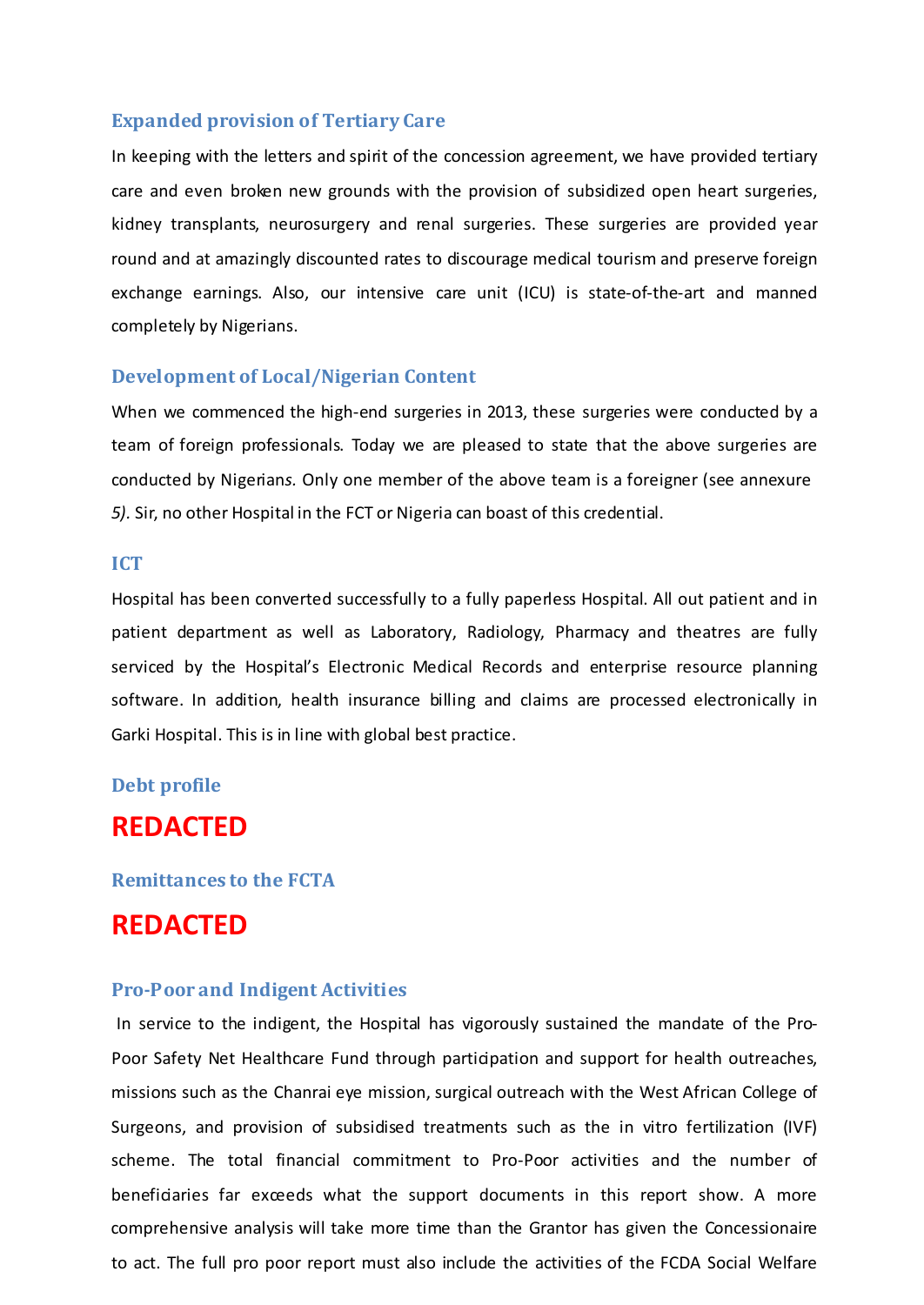Officer attached to the Concession. This full analysis is under way. The Pro-Poor Safety Net Fund (PPSNF) is a charitable organization initiative incorporated in July 2008 and was designed to take care of the social responsibilities to residents especially the vulnerable and very poor citizens. The Pro-Poor beneficiaries comprise of poor and vulnerable indigents, victims of Boko Haram, IDPs, accident victims, and other emergencies, etc. In addition, abandoned corpses of victims were preserved for long periods in the mortuary until legal permission was obtained for their humane disposal. We would also want to inform your esteemed office that from inception to 2009, a member of the Board, Dr Ibrahim Wada donated his full salaries to the Pro-Poor activities.

### **REQUEST FOR REVIEWOF THE CONCESSION AGREEMENT**

Over the past ten years as can be seen from the presentation Garki Hospital Abuja has evolved from a moribund state to a vibrant beehive of medical activities comparable to a UK NHS District General Hospital. Nisa Premier Hospital is committed to developing an advanced health care system in the FCT with Garki Hospital at the centre of it all. This will involve a further investment of one billion naira annually over the next ten years in order to achieve the following:

- 1. Develop a PPP driven health care system in the FCT by providing primary health care services at proposed primary health care centres and feeder clinics in the FCT.
- 2. Upgrade the Hospital environment to world class standard
- 3. Expand the Wards and operating theatres.
- 4. Provide a world class cancer treatment centre
- 5. Provide a world class telemedicine, diagnostic and imaging centre via a dedicated digital telemedicine network connecting with medical experts abroad and servicing all district hospitals in Abuja as needed.

The review of this PPP concession agreement will enable us provide the world class facilities on PPP basis at Garki Hospital.

### **CONCLUSION**

We would to take this opportunity to appreciate the visit of your esteemed person and team to our facility. We want to assure you that we have been in full compliance with the terms of the concession agreement. We look forward to working together to develop world class health facilities in the FCT using the PPP framework and proving to the world that medical